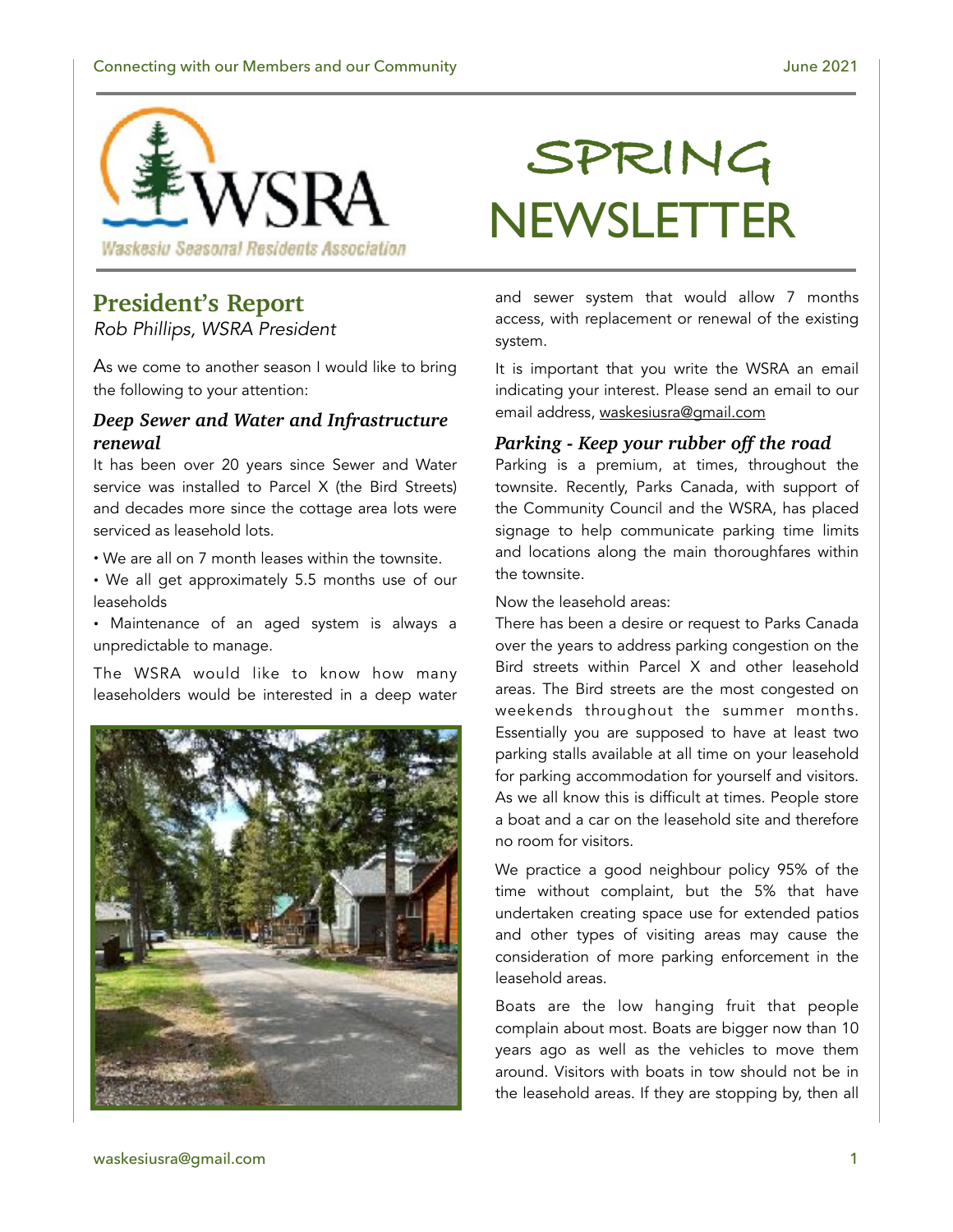of the tires of the vehicle and the boat trailer must be off the road for the "short" visit. If your visitor plans to stay more than 15 minutes, then they should drop off their passengers and park their boat in the main parking area or elsewhere.

In short, within all leasehold areas please keep your (and your guests) rubber off the road.

#### *Have a great summer*

Hopefully Covid-19 is almost something of the past, but please wear your masks as required and follow provincial guidelines within the park unless otherwise communicated by Parks Canada.

# **Chairperson's Report**

*Herb Pinder Jr., WSRA Chair* 

The WSRA's role is to represent the interests of seasonal residents. Most often our interests are aligned with other stakeholders in our townsite and park.

We work collaboratively with other groups such as Parks Canada, the Foundation, our business sector, and especially the Waskesiu Community Council, which has true representative authority. Over the years WSRA has also been an excellent farm team providing a platform for those who move on to Council and other organizations. Notable current examples are Jim Kerby, Rob Phillips, and Jennifer Wood, all outstanding leaders committed to improving the Waskesiu "experience" for everyone.

As per the recent email, WSRA will be involved, along with other stakeholders, in the long awaited new Cottage Regulations. Other current issues include increasing visitations to support our merchants and golf course, parking, boat storage, security and so forth.

We only exist because of our members; and our influence depends upon memberships – if you are a member, thank you; and if not, please join in furthering your ownership interests and enjoyment of Waskesiu and PANP. This is an organization worth supporting and is much appreciated by our volunteer Board.



# **Parks Canada**

*A Word from the Superintendent Cal Martin, Superintendent Northern Prairies*

## Welcome back!

It is a pleasure to welcome everyone back to the park for another season. It has and continues to be a challenging time in our world and I hope your time here is relaxing yet energizing. I would like to thank all of the residents, visitors and commercial operators for being diligent in respecting and adhering to provincial public health measures over the last year. Together we have done a remarkable job at limiting the spread of COVID-19 in Waskesiu and Prince Albert National Park.

Parks Canada's top priority is the health and safety of employees, residents and visitors. The past fall and winter was spent planning summer projects and operations that ensure your safety while you enjoy the wonderful amenities and experiences this amazing landscape offers.

It's important to remember that tourism still does not look the same as before, but the warm Parks Canada welcome remains. As we safely adapt to the COVID-19 situation, we ask everyone to follow the recommended guidelines, plan in advance and enjoy their well-deserved break this summer.

Have a wonderful summer!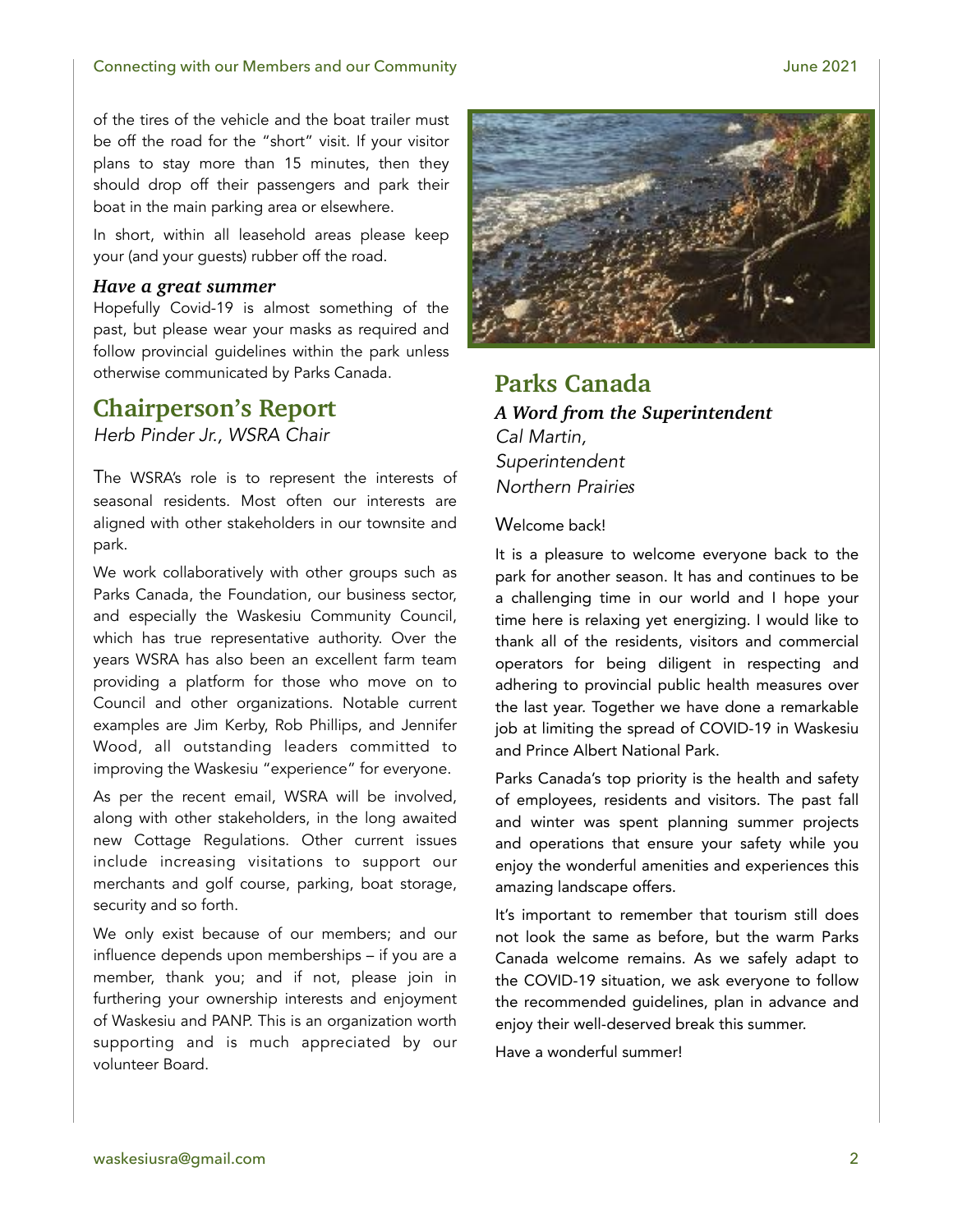#### *Townsite News*

#### Main Beach Washroom Building

Construction of the new beach house washroom building is now complete and open to the public. The new facility meets current industry standards and visitor needs. There are two buildings connected via a covered walkway. The smaller of these buildings is open year round and the larger is available spring to fall.



#### Electric Charge Stations

Four charging stations (2 Tesla, 2 Universal) were installed in the Waskesiu Main Beach parking lot last year. The electric vehicle charging stations are available on a first-come, first-serve basis throughout the year. Users are responsible for monitoring their charging and find another parking spot when their vehicle is fully charged. There is no fee to charge vehicles at the Tesla or J1772 charging stations.

#### Waskesiu Waterfront for Short-term Mooring



As you may know, the dock located at the breakwater reached the end of its life span and was removed in 2019. To improve the short-term mooring area between the breakwater and the buoyed swimming area, small docks were attached to the breakwater to enable boaters to board and disembark vessels.

These docks are intended for temporary short term mooring and have a 1 hour (60 minute) time limit. This time limit should give boaters ample time to access washrooms and other facilities they need in the townsite before heading back out onto the lake.

# Update on Facilities Affected by Public Health Measures related to COVID-19

In 2020, many visitor facilities were closed in the early spring season and then opened in late June. In 2021, most facilities and services are available as they would be in any usual spring. Due to the increased cleaning protocols of all Parks Canada buildings, staff efforts are focusing on higher use facilities in the park to ensure the health and safety of employees and visitors. The Nature Centre and oTENTiks will remain closed (as they were last year) due to the number of high touch surfaces in these spaces.

# Waste Collection in Waskesiu

The health and safety of the residents, commercial operators and visitors is a priority for Parks Canada. Waste collection services and facilities are provided to keep the Waskesiu community clean, free of wildlife attractants and prevent excess demand on park staff time, equipment and infrastructure.

Over the past several months Parks Canada has been working with the Waskesiu Community Council to improve the Yard Waste Directive. The revisions are intended to provide lease holders in the community with clear direction on how to properly dispose of the natural waste material they have collected on their property. The changes also streamline the collection process for park staff and address some of the issues associated with the unlawful dumping of material around garbage bins.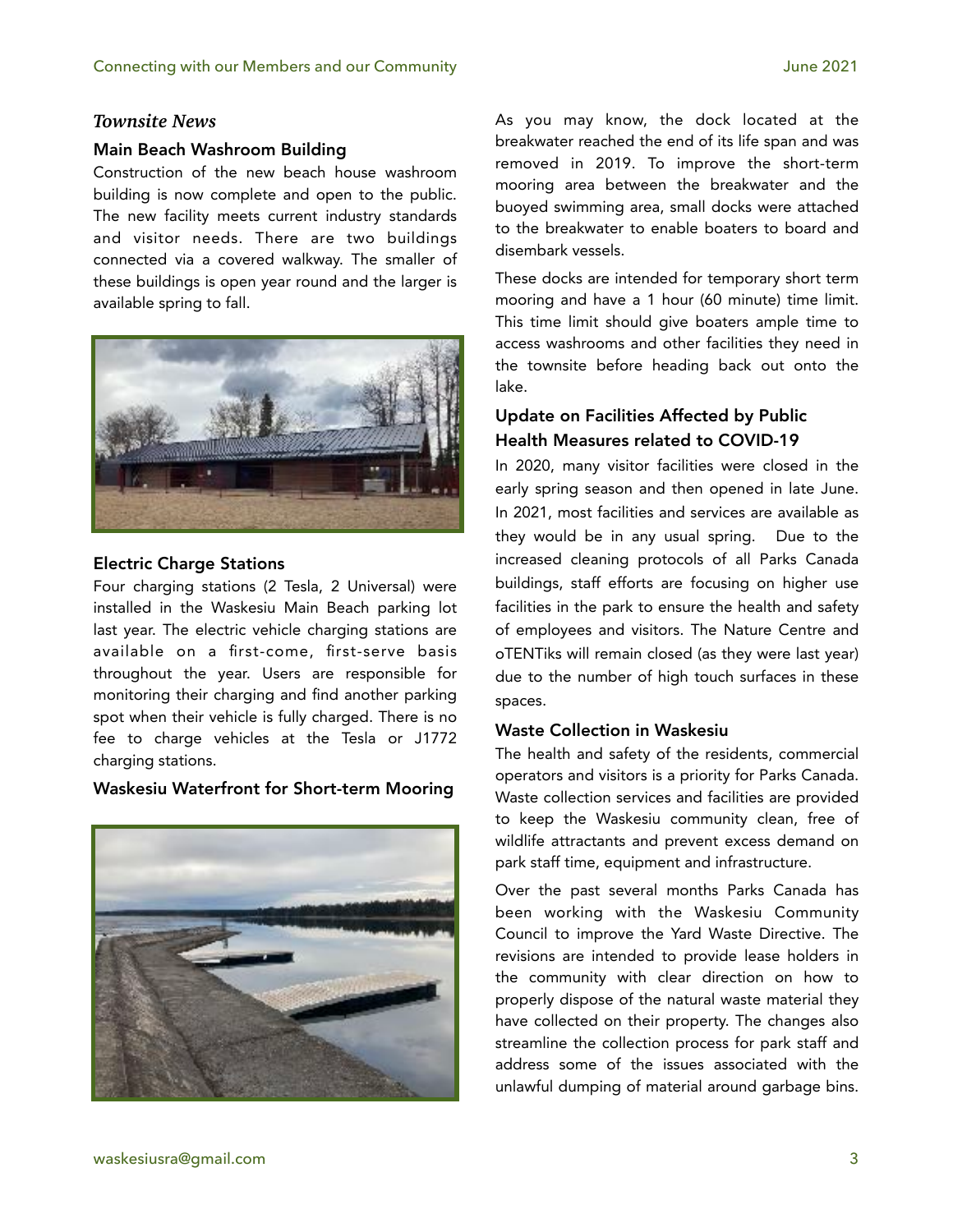The 2021 Yard Waste Directive – Waskesiu Townsite is available at [www.waskesiu.org](http://www.waskesiu.org).

#### *Bag your compostable yard waste*

Residents must place all yard waste in paper compostable bags designed for yard waste collection and to leave at edge of yard for pickup. If your property is large and you require assistance during the month of May, contact Parks Canada at [pc.PANPassets.pc@canada.ca](mailto:pc.PANPassets.pc@canada.ca)

#### *Don't miss pick up day!*

Residents are asked to time their bagged yard waste with the calendar of scheduled pickup days. A calendar is available on [www.waskesiu.org](http://www.waskesiu.org) or at the Townsite office.

#### *Do not pile garbage beside neighbourhood bins*

All residents and businesses are responsible for properly disposing of their waste. Deliberately abandoned waste and improper use of disposal facilities is a violation of the National Parks of Canada Garbage Regulations under the Canada National Parks Act. Violators are subject to court appearance and fines.

Help us keep your neighbourhood clean and safe by properly disposing of waste material and reporting all incidents of abandoned garbage or witnessed illegal dumping to the Townsite Manager at 306-663-4519.



*The Roll-off Bin is now located at the Operations Centre* 

### Small project construction waste disposal relocation to Operations Centre grounds

The "Roll off bin" provides residents a seasonal receptacle for small-scale construction waste. This bin is not intended for the disposal of materials from commercial properties. Absolutely no dumping of material on the ground, all materials should be placed within the bin. The bin is now located at the Operations Centre grounds and is

#### The Cost of Managing **Waste**

Properly use the waste collection services and facilities provided by Parks Canada saves you money. Any service provision beyond this, including but not limited to picking up piled garbage at bins and disposal of bulky wastes, will be charged back to the community based on the annual water, sewer and garbage fee calculation.

available during regular business hours. Construction and other waste must not be dumped at the Recycling Depot. Proper facilities should be used for all types of waste.

# Construction waste from small projects only is allowed in the roll-off bin:

### What is accepted?

•Small project construction waste such as windows and frames, deck boards, dry wall, carpet, treated and non-treated scrap wood

\*Bed mattresses and household furniture (sofas,

tables, chairs)

#### What is not accepted?

- Propane tanks, gas, fuel, oil, solvent products, paint containers (empty or with paint), fluorescent tubes and batteries
- Household appliances such as washers, dryers, refrigerators, freezers, stoves, microwaves and water heaters
- Electronic equipment and electric wire
- Concrete and rocks
- Dead animals
- Brush and leaves must be taken to the staging area, which is located along the Narrows cut-across road. This gravel road is just off highway #264 before you reach Waskesiu
- Refundable cans and bottles, cardboard boxes, office paper and newspapers, clean plastic containers, milk jugs, sheet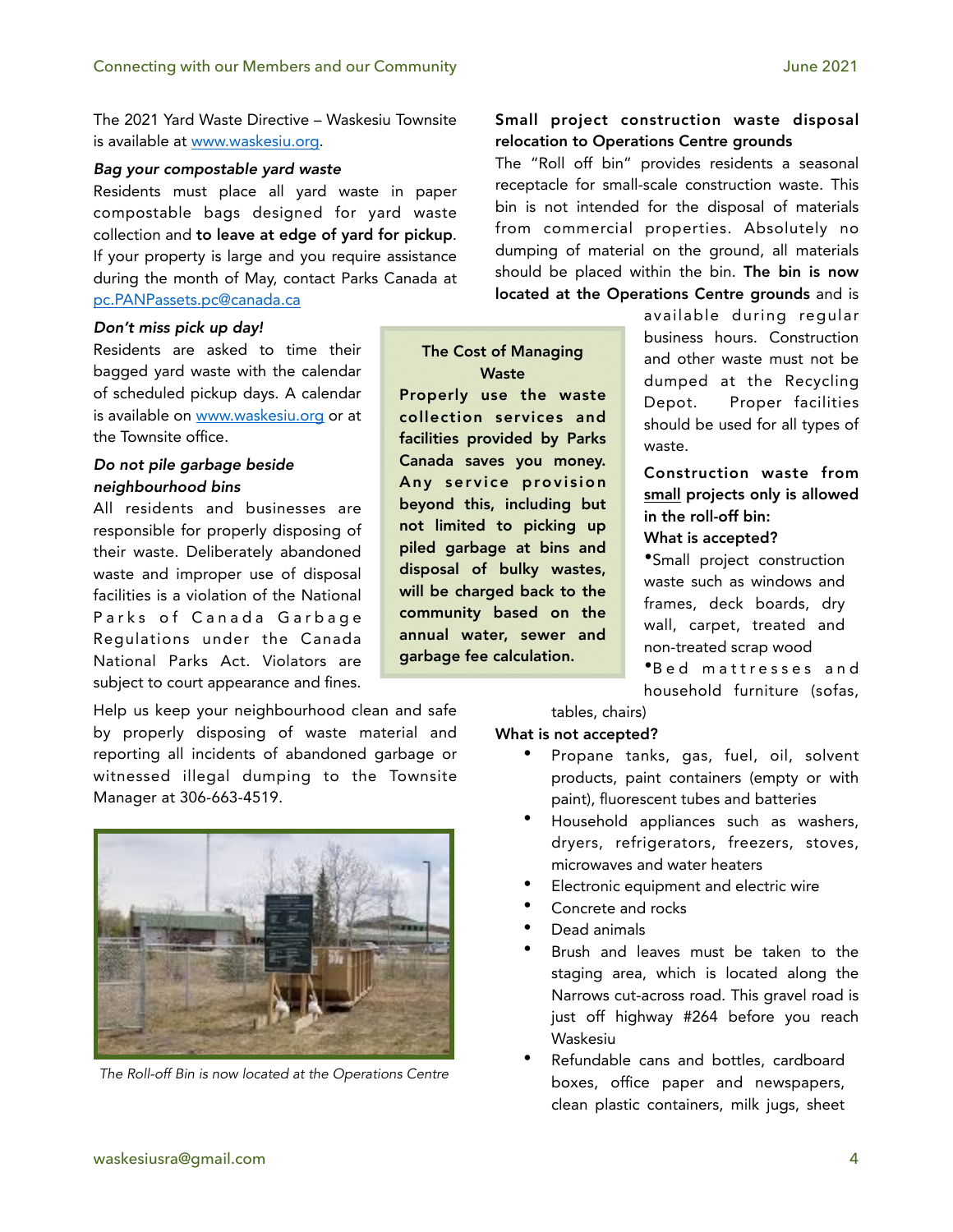plastic, metal – deposit these items in the appropriate recycle bins

- Household garbage this should be bagged and placed in garbage bins
- Hazardous materials DDT (a pesticide) or other questionable hazardous materials, please the contact sanitation supervisor at:

[pc.PANPassets.pc@canada.ca](mailto:pc.PANPassets.pc@canada.ca) to arrange drop off at Operations Centre.



*An example of illegal dumping*

It is the responsibility of the building permit holder to haul or make arrangements to have a contractor haul any large amounts of construction waste to a certified landfill site. This is specified on the building permit.

## Dispose household compost in the household waste bins.

Residential and commercial composting is a simple way for communities to divert waste from landfills. Parks Canada is exploring options to provide a more efficient compost collection system for the community. The compost bin at the Recycling Depot has been dismantled and there are no facilities available to collect household compost at this time.

# Fall water procedures – don't forget to disconnect!

The Fall Water Service Shut Down Directive informs lease holders of guidelines associated with protecting park and resident utility infrastructure. Parks Canada may shut down water services to areas of the Waskesiu community that are deemed to be at risk due to cold weather. When possible, advance notification of fall water shut down will be communicated.

Residents and commercial operators are responsible for following Parks Canada's recommended procedures for disconnecting from the main water system at the end of every season.

Seasonal water disconnection procedure for residents on bird streets with water boxes:

To physically disconnect plumbing parts from the main water line:

• There is a grey, plastic union in each water box. This splits apart into two: one line leads to Parks Canada's water main while the other leads to the residence. The half that leads to the residence must be 'broken'. To do this, unscrew the nut by HAND ONLY. Once complete, the lid on the water box must be closed. Residents must follow this procedure at the end of the season.



# *Protect your summer residence as you would your year-round home – install a preventer valve!*

Backflow preventers are required to be installed on all cabin, cottage and commercial buildings in Waskesiu by July 1, 2022. Leaseholders who do not have a backflow preventer installed by July 1, 2022, will not be compensated by Parks Canada for any damages relating to sewer back-ups after that date. Leaseholders are strongly encouraged to carry sewer back-up insurance for their properties (the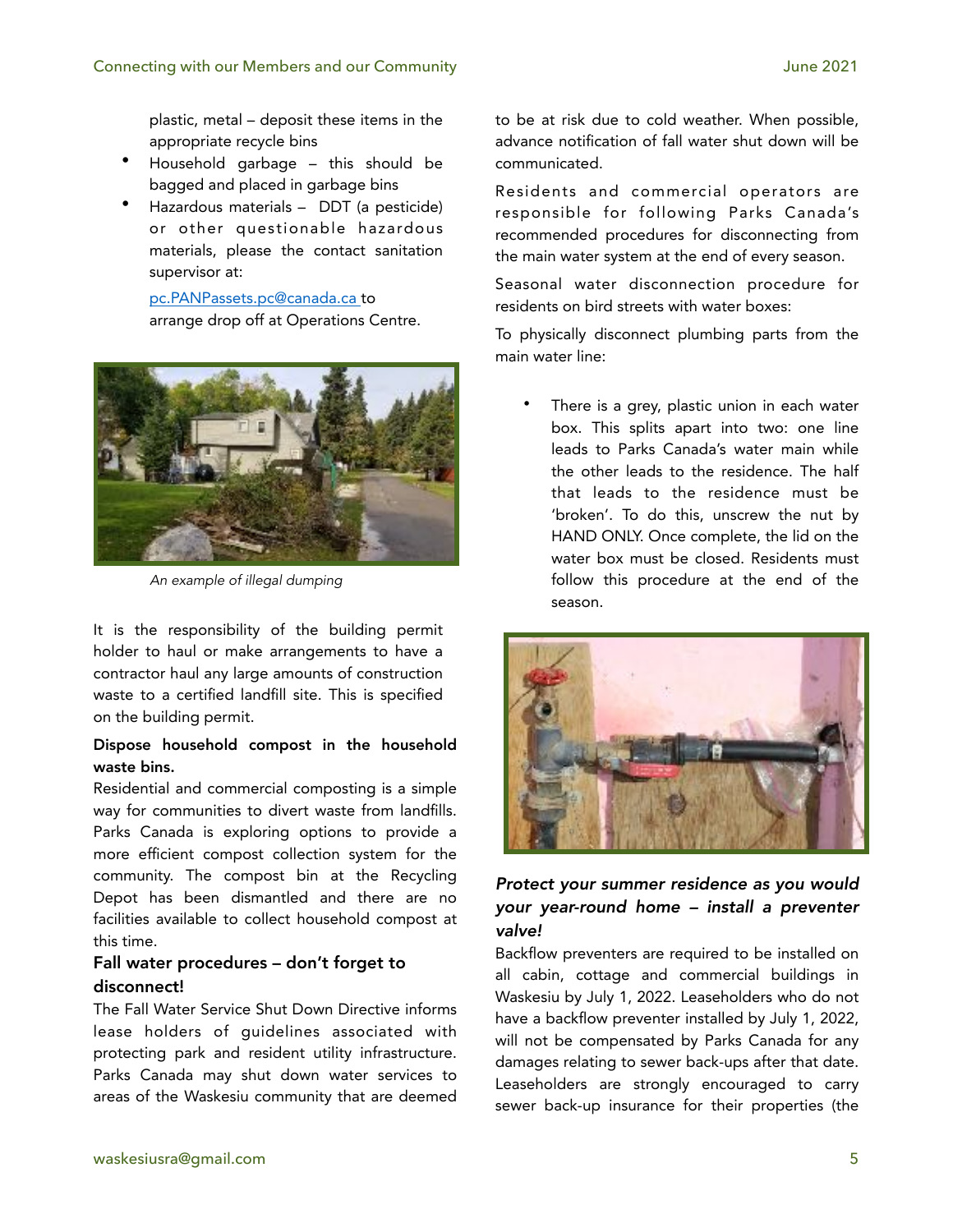same as you would carry for your year-round or primary residence).

A plumbing permit to have a back flow preventer valve installed is required. This can be obtained from the Townsite office. The cost of the permit is waived between until July 1, 2022, the deadline for having the valve installed. A journeyman plumber is required to sign off the installation. Parks Canada is unable to fulfill this role.

#### *Wildfire Reduction News*

Parks Canada takes wildfire seriously and is taking preventive measures to reduce the risk of potential wildfires to Waskesiu and neighbouring communities. The continued development of a strong wildfire risk reduction strategy with its supporting projects is essential to ensure public safety, enhance visitor experience, and protect natural and cultural resources.

Wildfire risk reduction operations occurred in select areas of Waskesiu this winter. Mature spruce trees and underbrush were thinned from Poplar Drive to the Waskesiu Golf Course maintenance road and 10<sup>th</sup> hole to reduce the risk of property damage from potential wildfires. Chainsaws and other hand tools were used around the Operations Building to prune trees and remove undergrowth that reduces the effectiveness of the Waskesiu community fuel break. Future plans for wildfire risk reduction operations include continued focus on high priority areas in and around the Waskesiu Golf Course and maintenance of the Waskesiu Community Fuel Break.

#### Help protect Waskesiu from Wildfire – FireSmart

FireSmart is a nationwide program designed by firefighting agencies to help protect people, infrastructure and surrounding lands from wildfire. Be proactive, be practical, and be FireSmart!

- Remove piles of sticks, dry leaves and fallen trees around your home
- Clear gutters, eaves and vents
- Keep windows clear
- Trim trees
- Keep porch and decks clear or screened
- Screen or seal all soffits

Take care of your lawn; keep sprinklers handy

## *Conservation News*

We all have a role to play in keeping wildlife wild. Parks Canada monitors wildlife activity closely and takes a wide range of actions to ensure both people and wildlife can safely share these special places. Efforts are focused on educating the public about protecting wildlife and staying safe, making sure that individuals follow rules and regulations, and enforcing the laws that protect wildlife and the ecological integrity of our places, and ensure resident and visitor safety.

Remember, human food kills wildlife:

- Feeding wildlife is against the law. Never leave food or scented items unattended for even a minute. Safely store all items with a scent in your residence or vehicle.
- It is illegal to feed, entice or disturb any wildlife. Violators may be charged under the Canada National Parks Act and could pay fines up to \$25,000.

And don't forget to keep your pet on a leash!

#### Keep bears out of your neighborhood

Prince Albert National Park has a healthy bear population and the chances of human interaction with bears is possible. Black bears are intelligent and curious animals that learn quickly. If they receive a reward in the form of human food, pet food, garbage, barbecue grease, dish soap, toothpaste – anything that has a scent or flavour – they are more likely to return again and again looking for that easy meal.

To ensure a safe and fun summer season, Parks Canada would like to remind residents to exercise caution and follow the guidelines and laws therefore protecting themselves and the wildlife they may encounter.

To reduce bear attractants at your residence, please:

1. Place all garbage and recycling into appropriate bear-proof containers.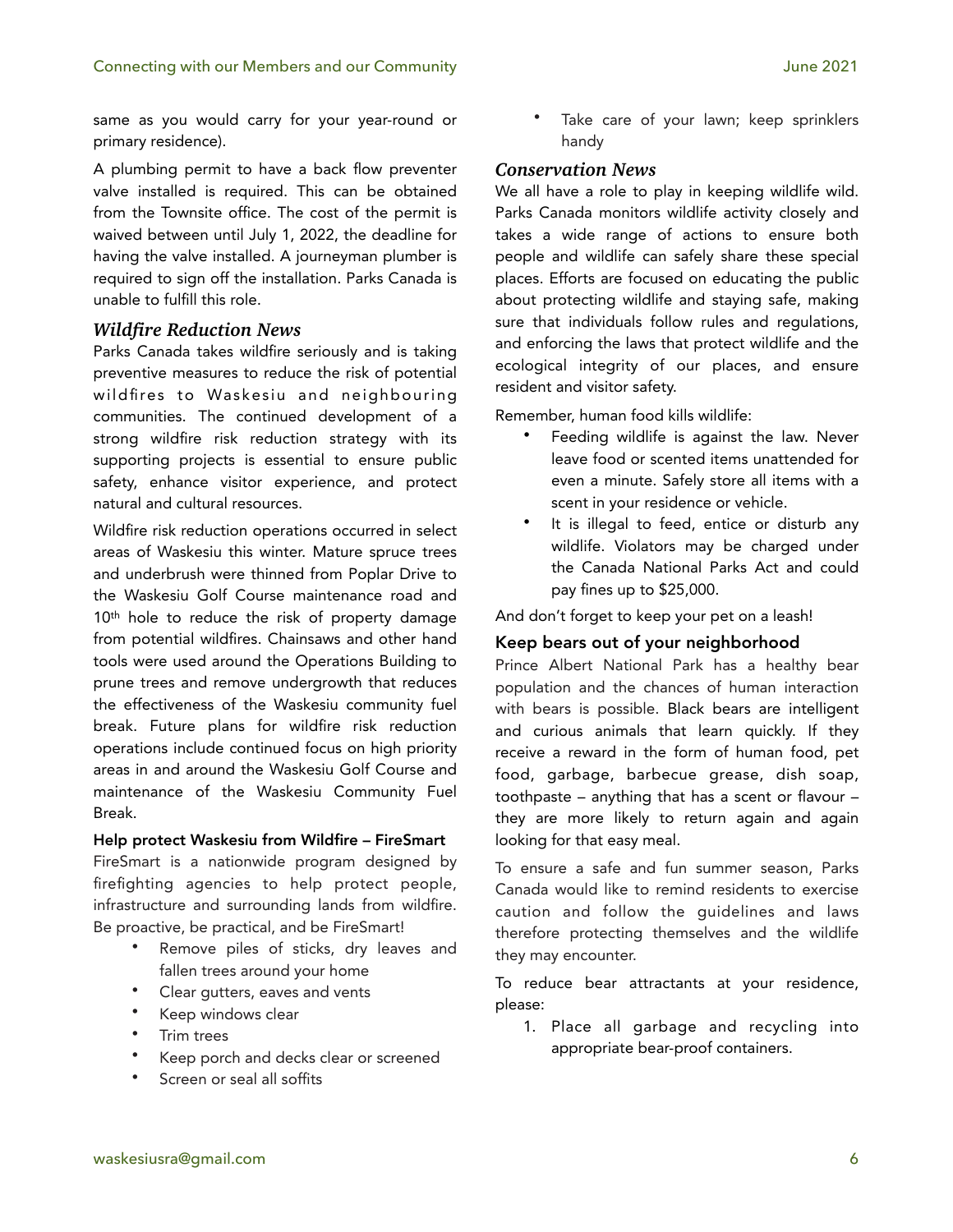- 2. Clean your BBQs as soon as they are cool, and remove and clean out the grease trap/ pan.
- 3. Do not feed birds, squirrels or other wildlife. Food for small animals is food for large ones.
- 4. Do not erect a bird feeder at your residence.

With your help we can take this time to keep bears wild, and even "untrain" some bears who may have learned some bad habits last year.

#### Sturgeon River Plains Bison Herd

The Sturgeon River plains bison herd is one of the few free-ranging bison populations in North America. The herd roams within its historic territory, including areas of Prince Albert National Park. From 2006 to 2008, the Sturgeon River herd was determined to be over 450 animals. Today, the herd is estimated at 120 animals - less than a quarter of the population in the 2000s. An increased number of juveniles in the herd is a promising sign of herd renewal.

Parks Canada is committed to the stewardship of the Sturgeon River herd, and is working with partners to reverse the declining trend and conserve the bison. Annual wildlife surveys conducted in the park during the month of February counted 91 bison, the highest number observed in three years. Aerial surveys are conducted to determine the maximum count of a population. Each year, a portion of the herd remains undetected from the air, since the Sturgeon River herd is very wary of people, noise and disturbance, and due to the rugged forested nature of their range. Parks Canada is moving toward increasing on-the-ground monitoring and low stress methods to help monitor the size and health of the herd. On-the-ground monitoring creates more confidence in population size and demographic, including age and sex, and lessens the impact on the reduced herd. Fecal samples were also collected for genetic material to determine herd diversity.



*Joanna Watson, Resource Management Officer with bison collar*

# Lake trout population decline in Kingsmere Lake

Parks Canada takes its mandate to protect the health of the environment seriously. We use a system-wide monitoring and reporting program, consisting of more than 700 independent scientific measures that help assess the health of the ecosystem, and guide parks in making decisions or taking actions that support conservation.

According to present information, population assessment results over the last three years indicate a 45% decline in the lake trout population in Kingsmere Lake. More information is needed to determine the condition of the lake trout population. To ensure healthy aquatic environments and high quality fishing experiences, more research is underway and your help is needed.

Your experiences and opinions are important to us. We want to hear from partners, stakeholders and members of the public regarding the decline of the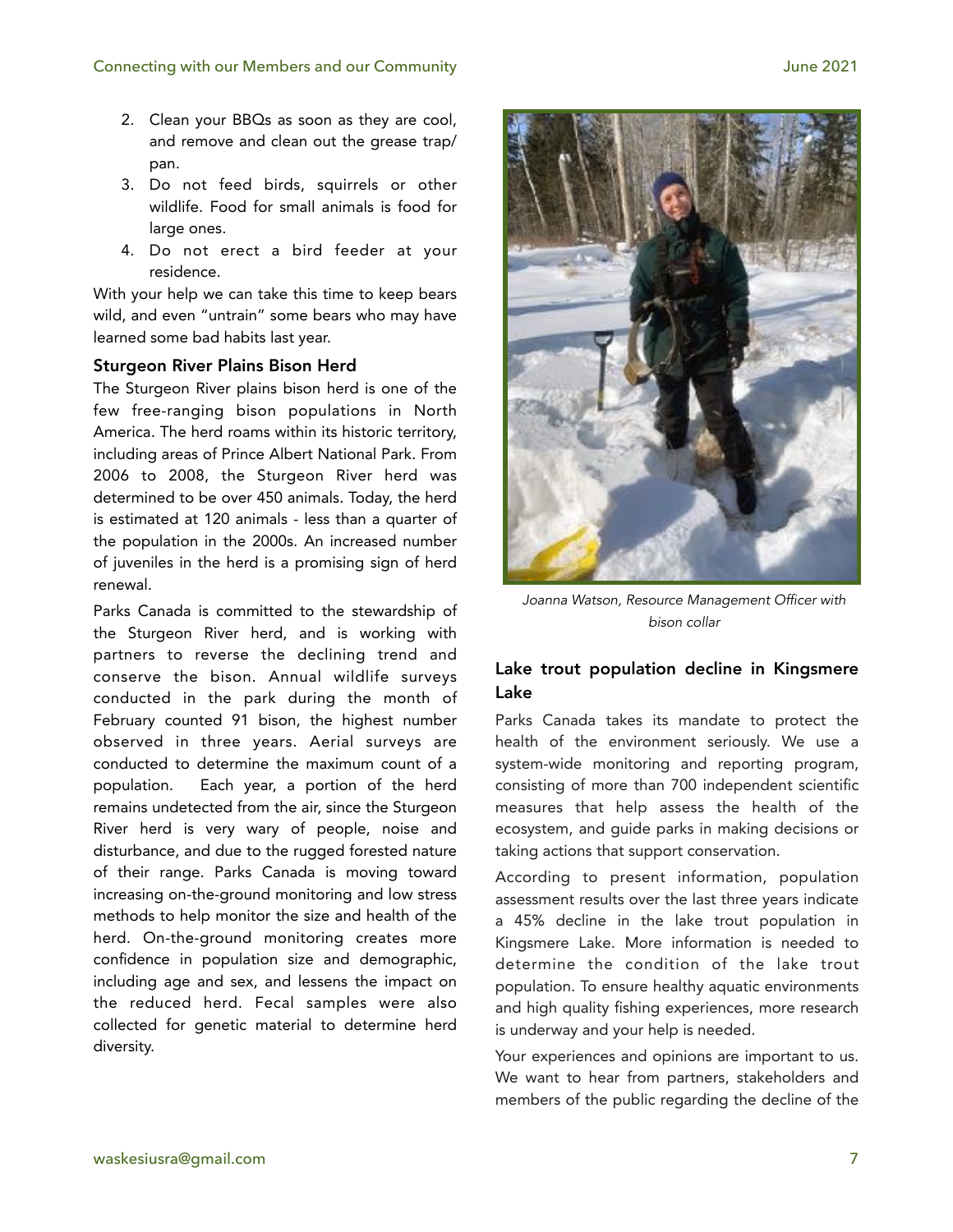lake trout population in Kingsmere Lake. Your feedback helps Parks Canada make informed decisions about the health of the environment and high quality fishing experience in the park.

For more information on this engagement project, and to provide feedback or learn more about the topic, please contact us

#### at [pc.panptrout.pc@canada.ca.](mailto:pc.panptrout.pc@canada.ca)

## *Don't forget to return trout endorsement cards and tags!*

Anyone fishing for lake trout in the park must acquire an endorsement card and numbered tag in addition to a national park fishing licence. When you return your completed endorsement cards or unused tags to the Visitor Centre or a collection box at the fish shacks, this data is analyzed and provides estimates of the total fish harvest for the season and potential impact on the population.



*Heather Mariash, Aquatic Ecologist, speaking with anglers*

# **Waskesiu Community Council**  *Jim Kerby, Chair of the Waskesiu*

# *Community Council*

It is true to say that, because of the Covid-19

pandemic, the past year was unlike any we have ever experienced. It is also true to say that something good *always* comes from facing (and overcoming) life's challenges – but to find the good you must be community Council willing to look for it!



One of the good things we have learned is the importance of people and communities working together. In Waskesiu, a great way to do that is to support our locally-owned businesses, and the outstanding work of our non-profit organizations and their volunteers.

As Canadians, we came to better appreciate how blessed we are to have such a wonderful natural environment at our doorstep – especially places like Waskesiu - where we can be active (and safe) while enjoying the great outdoors.



Waskesiu Our community has persevered, and it will thrive by continuing to pursue a 'shared vision' via the "Waskesiu Vision 2028" strategic

planning initiative. Council's goal - along with our valued community partners like the WSRA - is to continue to enhance the Waskesiu experience.

Do you want to help make Waskesiu even better? If so, you're in luck! This summer brings with it the regular 3-year election cycle for the Waskesiu Community Council, and all 7 Council seats are open for election. The deadline for nominations is July 3. Election forms and information are available on [waskesiu.org.](http://waskesiu.org) If you are interested, please feel free to talk with any member of Council - we will be happy to answer any questions you may have. A very special "thank you" to Waskesiu's longest serving Councillor ever, Bryan Matheson, who will be retiring this year after a remarkable run serving Waskesiu. Well done Bryan - we hope that you enjoy more golf as part of your well earned retirement!

Please stay informed about what's happening in Waskesiu by visiting [waskesiu.org](http://waskesiu.org) regularly, and be sure to hit the link to "Community News". Our website is mobile friendly – making it easy for you to take a little bit of Waskesiu with you wherever you go.

On behalf of my fellow Councillors (Rob Philips, Jennifer Wood, Bentley Crozier and Bryan Matheson), and our wonderful Administrator (Noreen Matthews), have a safe and enjoyable summer everyone. We look forward to seeing you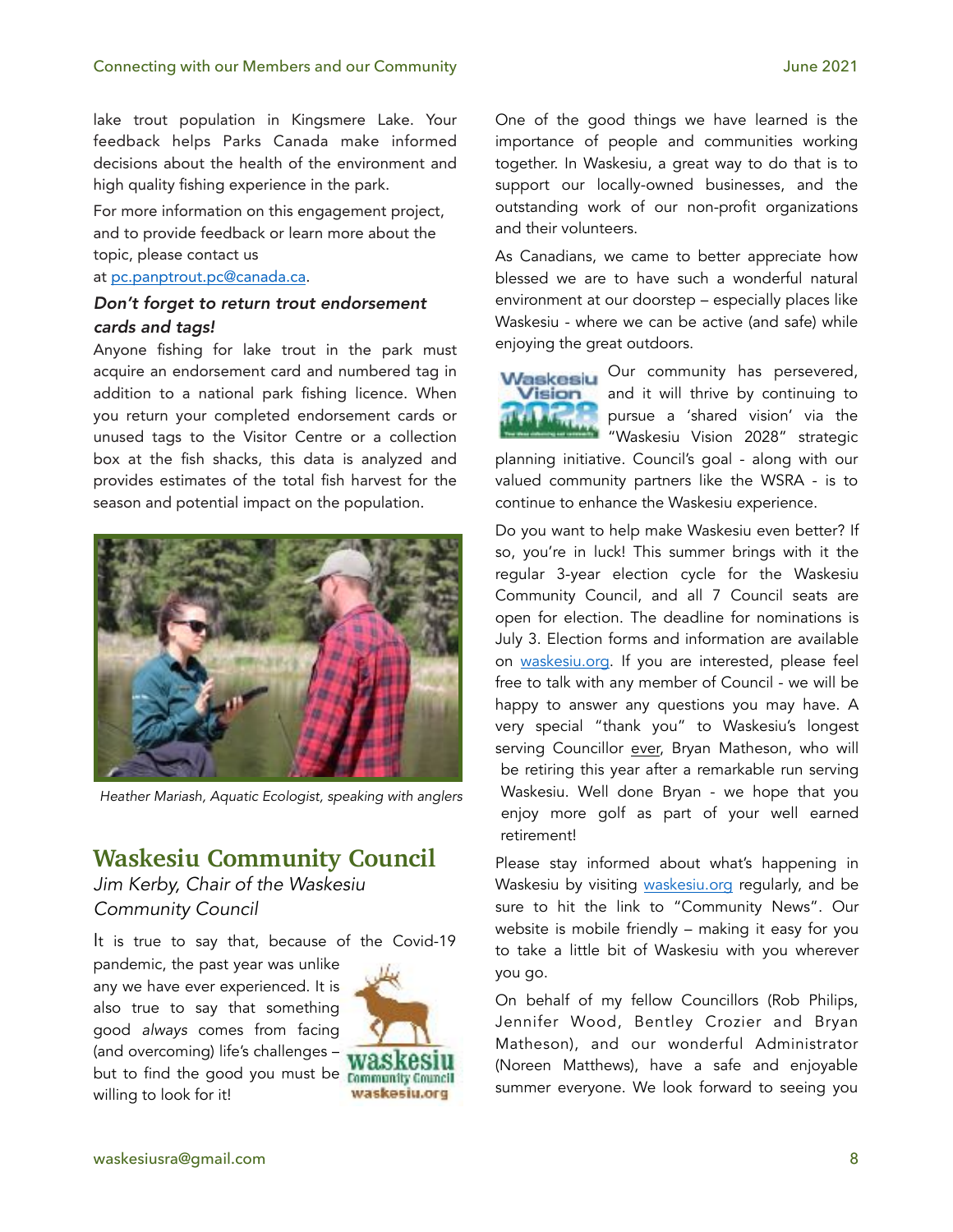"out and about" in beautiful Waskesiu - "*Saskatchewan's playground*"!

# **The Waskesiu Foundation**

## *Recreation Area Renewal*

We're gearing up for the summer season by continuing with the Waskesiu Recreation Area Renewal project, which was a huge focus for us last

year along with our project partners at the Waskesiu Recreation Association. Construction of the sport court, picnic shelter and shuffleboard are complete. We can't wait for you to experience them all!

To gether we've made tremendous strides, but we're not done yet! Benches will be replaced, and new memorial benches will be added to the recreation site. Work continues on refurbishing four lawn bowling rinks. The playing area will be filled with a mix of sand & peat then seeded to grass. Irrigation will be installed to help keep the new playing surface in excellent condition.

The other half of the original lawn bowling area will feature a brand-new beach volleyball court. This sheltered area will be very popular with beginner and experienced volleyball players alike. Much of this \$40,000 project can't be seen as materials are needed underneath the court to prepare a proper playing surface with drainage tiles, fabric, retaining

walls and more. Construction will begin this season with expected completion before the end of August.

## *Mission Unblockable*

Support the beach volleyball project today by [making a donation](https://www.waskesiufoundation.ca/donate-now.html) to us at the Waskesiu Foundation or take part in our newly launched [online 50/50 raffle.](https://waskesiufoundation5050.ca) Tickets are 1 for \$10 / 5 for \$20 / 25 for \$50. The prize is 50% of sales to a maximum prize of \$50,000. You must be in Saskatchewan at the time of purchase to participate. Visit [waskesiufoundation5050.ca](https://waskesiufoundation5050.ca) to

*Stories* give us perspective and insight into the commonalities of the human experience in good times and in bad. There will come a day when we all have a few good "Covid Stories". The Museum has provided us with a few stories for this edition of our newsletter. We hope they give you a smile or perhaps spark a good story of your own:

"Mysterious charges for Cheezies on the grocery tab:

*"[Our Davies family] cabin faced Manville cabins and Manville's store was just a short walk away. Grandpa had a charge account set up at the store so whenever groceries were needed, the family would just go over and sign for them. One August, he went over to square up with Manville for the groceries and he found a large number of bags of Cheesies[sic] on the tab.* 

*When he questioned his family about the Cheesies they all denied buying them, until the clerk informed him that it was the Davies' dog that was charging the bags. My uncle Dave's dog would sit by the door patiently waiting for someone to enter the store. He would then walk in and grab the Cheesies off the shelf and exit the store; the store clerk would just mark off the bag on the Davies tab." -Scott Matheson, "Waskesiu Memories Vol II", Dorell Taylor, Ed.*

purchase tickets. Eligible participants may purchase tickets over the phone from anywhere in Saskatchewan by calling us at (306) 280-5029. The draw date is September 18 at 1:00 pm. Lottery licence #RR21-0003.

# *Sipping Social Take-Out Edition*

Save the date July 10, 2021! We've added a twist to our signature event which features fantastic food, friends and fundraising. We can't get together yet as a group, so you'll be able to experience a cozy edition of the Sipping Social with your plus one. Choose a picnic or dinner style meal for two which includes a keepsake and surprise or two. Pick your favourite spot to enjoy your scrumptious spread – Point View, Birch Bay, South Bay, Trippes Beach, Paignton Beach, the Narrows, King Island – or on the deck, boat, or around the campfire. Post your pictures to our social

channels and tag where you've been. Enter to win a fantastic prize with purchase. Partial tax receipts to be provided. Check back often at our [website](https://www.waskesiufoundation.ca/sipping-social.html) for further announcements and details.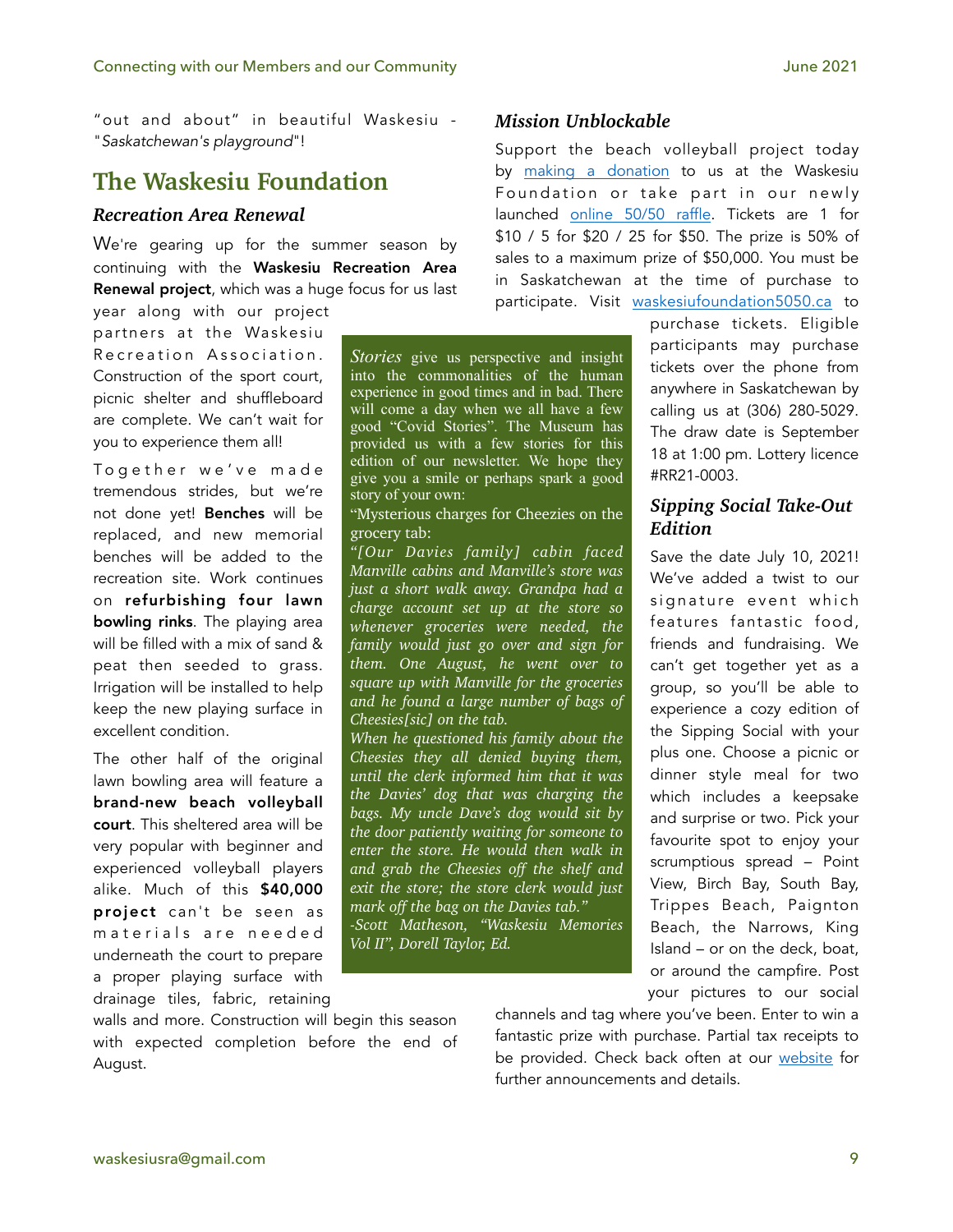# *Crean Collaborations*

Efforts to enhance visitor safety in the Crean Channel were successful and access to the Crean Lake day use area was improved. Rocks were gently "plucked" and moved to the side of the channel in July using a mechanical rock hook on a small barge with minimal disturbance. A floating dock will be added this spring in partnership with Parks Canada, further improving the day use area which features picnic tables, fire pits, a pit toilet and multi-season camp kitchen.

# *We've Grown*

We were delighted to welcome Maxine Beck to the Board in late November. Maxine is no stranger to the community, visiting since the 1960's and having a seasonal residence for over 20 years. Maxine's broad knowledge and skill sets are a huge asset and she's been busy working on the board governance and Sipping Social committees. Like all of our Directors, Maxine generously volunteers her time and talents. We're so grateful!



# *Bear's Picnic*

You know how fish is often prepared on a cedar plank? A bear at South Bay has come up with its own version. Three memorial cedar benches in the area have been repeatedly chewed on, causing significant damage to the boards. Bears generally can't see very well and rely on their sense of smell. The smell of cedar is simply irresistible to this

particular bear! The three benches will be replaced this season with metal versions that are both sturdy and maintenance free. Boards will be salvaged for future repairs to other memorial benches throughout the community.

# *Inside Scoop*

Stay in touch with all the latest happenings by subscribing to our eNews. Use our website [contact](https://www.waskesiufoundation.ca/contact.html) [form](https://www.waskesiufoundation.ca/contact.html) to sign up today. Be sure to follow us on [Facebook](https://www.facebook.com/WaskesiuFoundation/), [Instagram](https://www.instagram.com/waskesiufoundation/) and [Twitter](https://twitter.com/waskesiufound) too!

# **Waskesiu Recreation Association**  *Bonita Reilly, Manager WRA*

Welcome back to Waskesiu! I am the new manager of the Waskesiu Recreation Association Inc (the "WRA"). It is a pleasure to be a part of this volunteer led, Saskatchewan non-profit organization. Our mandate is to provide, in collaboration with our community partners, quality recreation and cultural activities, social events, and recreational facilities that benefit Waskesiu visitors and residents.

# *Did you know?*

I ask because as a new resident of Waskesiu, I had no idea that there was so much to do at Waskesiu. Of course, we have a wonderful lake and beach to enjoy along with trails and bike paths to explore but further to that, the WRA offers activities and equipment rental to keep everyone active and entertained throughout the season. Our Tennis and Pickleball courts, which you can bring your own equipment or rent are still favorites, but we have been busy adding to our offering. One of our newest additions, is the new multi-use sports court which has been completed and ready for action. We have equipment for rent to play basketball, volleyball, soccer and floor hockey. We also have a new shuffleboard court, outdoor ping pong and foosball tables, Giant Chess and Checkers games, and a brand-new Children's Ninja Park. The Gordie Howe fitness park is available for adults to use anytime of the day, and when the Recreation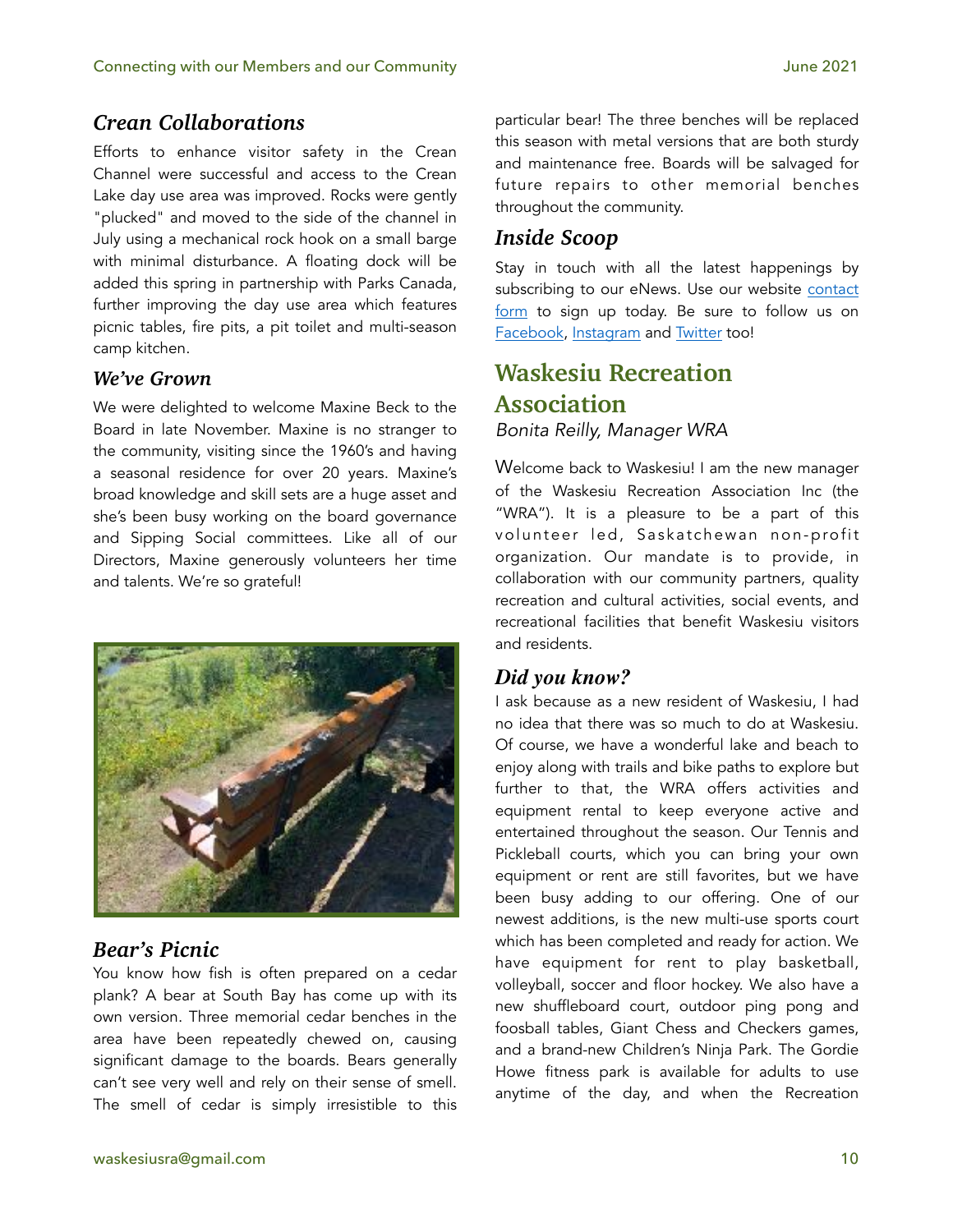Building is open, we have kettlebells, wall balls and resistance bands for use.

Fun for all ages, Little Al's nature themed mini-golf course will certainly be a favourite of everyone in the family. Learn about Waskesiu and its history as you move from hole to hole. We offer 10-hole punch cards at a discounted price so you can enjoy many rounds at Little Al's.



Want to try something different? We also have disc golf or spike ball, horseshoes or bocce. Are you in Waskesiu with a family group? Host a family baseball game, we have all the necessary equipment available for rent.

In 2021, work will continue on the new lawn bowling greens and beach volleyball area. New pathways are completed and landscaping work will continue around the recreation area.

#### *Family and Individual Season Passes*

Consider purchasing a family or individual 2021 Season or Weekly pass, buy once and enjoy all of our recreation offerings for the entire time that you are in Waskesiu.

Family Season Passes are \$250.00 and Individual Season Passes are \$150.00

Family Weekly Passes are \$100.00 and Individual Weekly Passes are \$50.00

A family is 2 adults and children under 16 in the same house and the passes do not include play at Little Al's Mini Golf.

**Early Bird Special- purchase your Season Passes before June 20 and receive two rounds of mini-golf with the family pass and one round with the individual pass.**

# *Planning for the Unknown*

As this is being written, the WRA does not know which Saskatchewan Health Authority guidelines will still be in place for the 2021 season. Based on these guidelines, there may be limitations on certain recreation offerings and events. Events are TBD as more information is released. We have nothing formally planned at this time.

Physical distancing rules and restricting group gatherings before or after play may still be in place. Also, because of distancing measures, our mini golf may have longer wait times between groups of players.

I look forward to seeing you at Waskesiu and enjoying all the best that Waskesiu provides. Stop by the Recreation Building on Montreal Drive to see what the WRA has to offer. Have a wonderful and safe summer!

Waskesiu Recreation Association Office: 306-663-5410 Manager Mobile Number: 306-291-6273

Email: waskesiurecreation@gmail.com or wramanager21@gmail.com Facebook: Waskesiu Recreation Association Instagram: waskesiurecreationassociation

# **The Waskesiu Heritage Museum**

The Waskesiu Heritage Museum invites you to take a moment to look back in time using our online guide to 41 historic locations in Waskesiu. You can tour the townsite using our new brochure, map, and round signs. When you scan the QR codes on the signs with your phone, you will be taken to photos, stories, and videos about each location. If you prefer to visit from your home computer or tablet, select *Heritage Moments* from the menu on our website waskesiuheritagemuseum.org.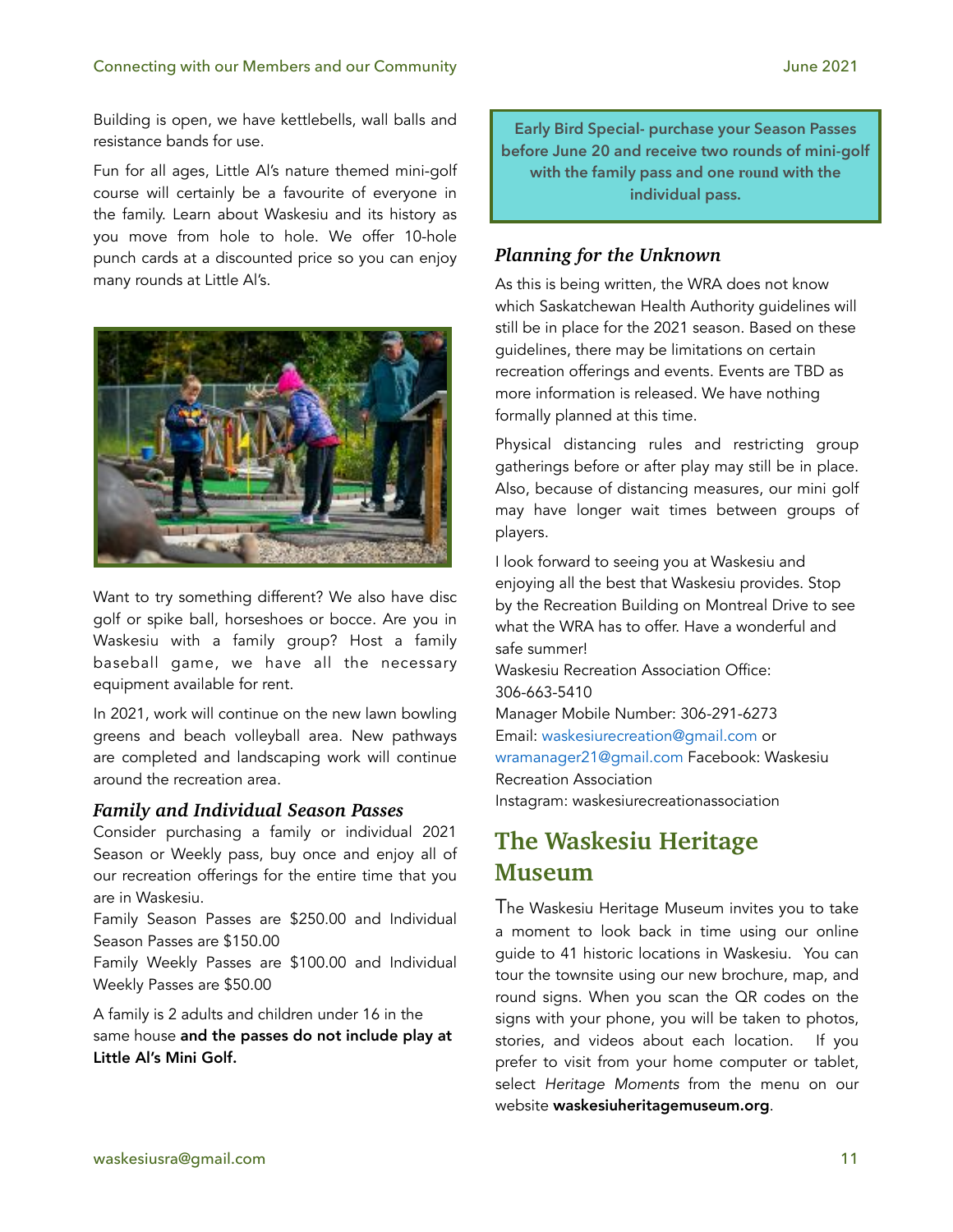

Also new on our website are stories about the warden service contributed by Don Sipes, son of warden Ed Sipes who worked in Prince Albert National Park from 1943 through the 1960s. Don follows his father's tradition of telling entertaining stories about the lives of wardens in the districts. They can be read on our website by choosing *Warden Stories* from the menu. Here is one of my favourites about Emmet Millard from Rabbit District. I like to call it:

#### *Icicle or Icecycle?*

*While on foot patrol along Rabbit Creek, Emmet discovered the traps and snares of an illegal trapper. It was late fall, the creek was frozen over, and there was no snow. To quietly move through the frozen terrain without making noise and giving himself away was out of the question. Emmet conceived the idea that he could ride quietly down the frozen creek on one of his kids' bicycles. The plan was put in place and soon Emmett was pedalling quietly and swiftly down the ice covered creek. It was going better than even he had imagined until he rounded a bend and faced a stretch of open water. Although he could pedal along quickly, his brakes were useless on the ice. It was a cold, wet walk back to his truck.* 

Because of the pandemic restrictions last summer, we were not able to open as usual nor offer our usual programming and events. However, visitors are always welcome to our grounds for viewing the outdoor exhibits and enjoying a takeout coffee or picnic. The shack tent was available daily for viewing through Plexiglas in the doorway. Plans for this summer will be made according to the restrictions closer to the end of June. Please check our website for the latest decisions on events and activities. We

post regularly on social media so please follow us on Facebook, Instagram, or Twitter.

Whether the Museum buildings can open or our activities can happen depends on the pandemic situation. Please check our website waskesiuheritagemuseum.org for the most up-todate information. The grounds and outside exhibits will definitely be open and available.

#### Another Story from the Museum:

*"And, oh, those camp kitchens; places for all surrounding families to meet and become good friends. As our shack tents were so small, cold, and with leaky tarp roofs, we relied on the camp kitchens for warmth, playing board games and cards, washing diapers, feeding twelve to twenty people around roaring fires in the big stoves. Since we were on [Block] "C," three lots from the lake, the wind blew pretty strong off the water, but we would nail blankets to the end of the camp kitchen to make all cozy.* 

*Laurence and Connie Smith were a fun loving couple – faithful shacktenters on [Block] "D". A favourite trick Laurence used to play on newcomers was to nail an electric plug on the pillar of the camp kitchen but not connected to the electrical lines. Since we had no power in our shack tents, men wanting to use their electric razors would come to the camp kitchen and plug them in to this plug – then wonder what was wrong. Laurence and all the regulars "in the know" would watch this and be well entertained. He did the same thing with a pipe and water tap stuck in the ground.* 

*- Pat Coughlin, "Waskesiu Memories, Vol. I, Dorell Taylor, Ed.*

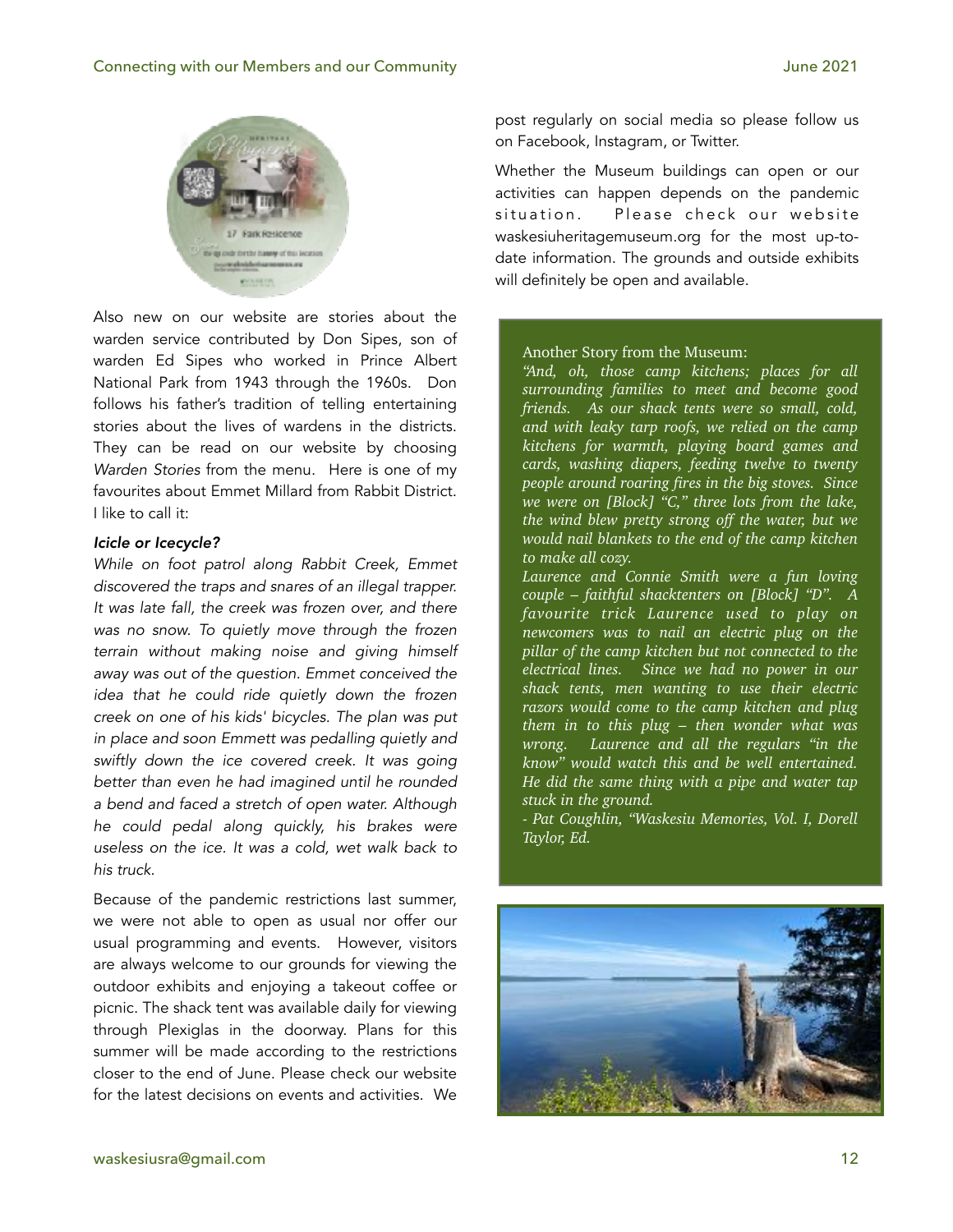#### **Cowichan Sweater Mystery Solved!**

The mystery of the 1958 Cowichan sweater bearing the motif of the lobstick tree, the words Waskesiu and Lobstick on the sleeves, and the date 1958 has been solved - well mostly. We still don't know who knit the sweater. But we do know the purpose and the owner of the sweater.

Through great detective work using online searching and phone calls to friends and strangers, Marg Ravis (Saskatoon) tracked down the winner of the 1958 Men's Lobstick Golf Tournament, Bob McCusker in Courtney, B.C. Bob had no recollection of the sweater but had saved clippings from the Saskatoon Star Phoenix and the Prince Albert Daily Herald reporting his own win. He mailed the clippings for the Museum. Included in one Daily Herald article was a passing mention of the Cowichan sweater. It was awarded to the golfer with the winning open score, Kelly Carin of Saskatoon, along with a trophy sponsored by the Star Phoenix. Kelly also won the R.M. Pinder Memorial Trophy for the golfer with the lowest score in the qualifying round of the Open who continues in match play until defeated. Accompanying the trophy was an "expensive movie camera". Bob McCusker defeated Kelly in the semi-finals.

Jim Sissons, a well-known Saskatchewan golfer, remembers that Kelly Carin worked for the Royalite Gas Station Company in Saskatoon and was transferred by the company to Kamloops. A search in the obituaries finds that Kelly passed away in 2010. His obituary mentions that he was an accomplished athlete in golf and curling and lists the many competitions he won. After his death the sweater was likely donated to a Kamloops second hand store where a woman purchased it for resale on eBay. The Museum curator was alerted to the listing by Peter Strawson (Waskesiu) and arranged to acquire the sweater.

The Museum Facebook post asking for help finding information about the sweater was shared 958 times and reached 90,782 people. All of the leads suggested in the



comments were followed up. The Prince Albert Daily Herald ran a story about the sweater on December 8, 2020 and the Vacationland News carried a feature story in January. The author of that article, Jacquie Swiderski (Christopher Lake), grew up on a farm in the Paddockwood area that raised sheep. She attempted to find the knitter by tracing who used to purchase wool from her family's farm and known knitters in the Lakeland area.

We plan to display the Cowichan sweater in Waskesiu. Perhaps someone will see it and give us another clue to the identity of the knitter.

Special thanks to Peter, Marg, and Jacquie and everyone who shared this story or asked friends and family for information about the mystery Cowichan sweater.

# **The Waskesiu Lobstick Golf Course**

*Tyler Baker G.M. Lobstick Golf Club Inc.* 

Greetings from Waskesiu Lobstick Golf Course.

Our classic Stanley Thompson designed course is cut through the majestic spruce forests of PANP. Enjoy beautiful course conditions and sighting the elk and other animals we are famous for. Tee time

bookings are on generous 10 minute intervals to ensure our patrons a nice pace of play.

Come visit Stanley's Pub & Grill in our heritage clubhouse building. Stanley's kitchen has reopened this season with a special Covid menu with offerings of your favorites and fresh baking daily. Stanley's has a relaxed deck to unwind on or its famous trophy room inside. We welcome Rob Bouchard back to head the food services. New this year, we are offering a food App to allow online takeout orders from Stanley's or to preorder your snack at our 10th hole kiosk. We have partnered with 9-eighteen for the take out and ordering app that can be used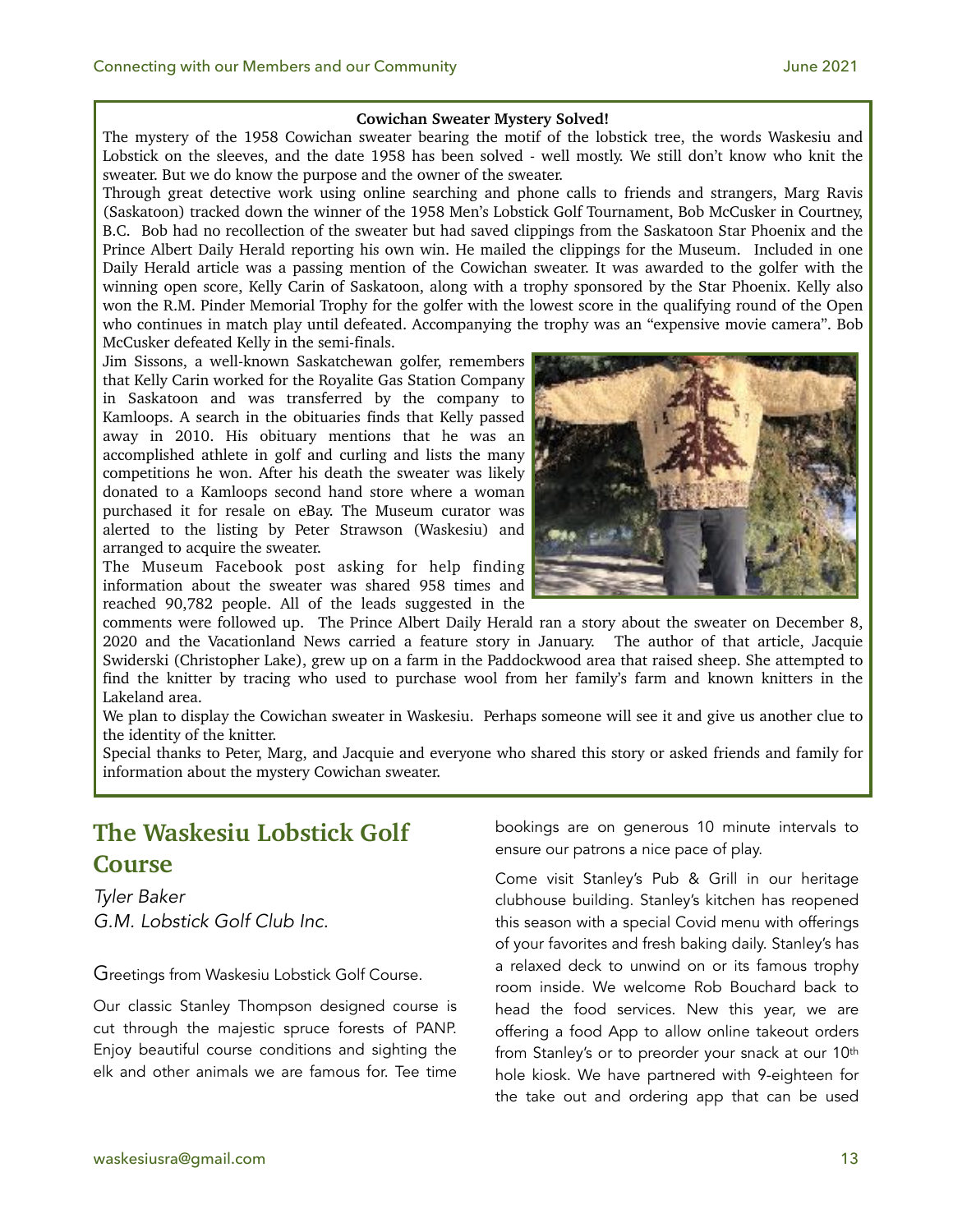anywhere in the Waskesiu Lake vicinity. We are also proud to announce we have a new golf app that can be used for all the latest news on the course, a GPS map, scorecard, menus and many other novelties. That can be downloaded in the App store Waskesiu Golf Lobstick.

Our Proshop offers a full selection of men's and women's golf attire, equipment and rentals. Lobstick logoed wear is extremely popular with golfers and nongolfers alike. Andrew Hnatiuk returns as our CPGA golf pro and offers lessons to everyone from beginners to skilled players.

For 2021 we are proud to open our brand new driving range with the latest mats and features for you to drop in and hit a bucket of balls.

We hope to see you out at the course this season. Please be assured that we continue to follow all Saskatchewan Health Covid Guidelines to keep everyone safe.



# About the WSRA . . .

The Waskesiu Seasonal Residents Association (WSRA) is a not for profit association. We work with Parks Canada, the Waskesiu Community Council and other organizations and officials within Prince Albert National Park (PANP) on matters that concern the cabin and cottage owners who are seasonal residents in the Waskesiu townsite.

Those matters include *the occupancy, use, maintenance, leasing and improvement of cottages and cabins, and the areas in which they are located.* 

We also:

- ✓ Promote understanding and co-operation between leaseholders and others using PANP,
- ✓ Work to protect and enhance the environment,infrastructure, and recreational and cultural facilities within the Waskesiu townsite, and
- ✓ Provide a forum to discuss and share information on matters of concern to leaseholders.

The elected WSRA Board of Directors is made up of members from diverse backgrounds who represent the cabin and cottage area as equally as possible.

#### 2021 Board of Directors

Rob Phillips (President, Governance) Herb Pinder (Chair, Governance) Kelly Prodanuk (Finance) Paul Pinder (Membership) Ron Jones (Membership) Kathy Ponath (Communications) Cheryl Cuelenaere (Communications, Secretary) Jennifer Wood (Governance) Kurt Wintermute (Governance)

*Membership Add your voice . . .*

**Stay in touch through our page at [waskesiu.org](http://waskesiu.org) ("our community" tab) Or email us at waskesiusra@gmail.com**

*In order to reduce the effort required of volunteer canvassers who go door-to-door each year collecting WSRA memberships, the membership fee structure is set up so that you save money and add convenience by renewing your membership for 5 years.*